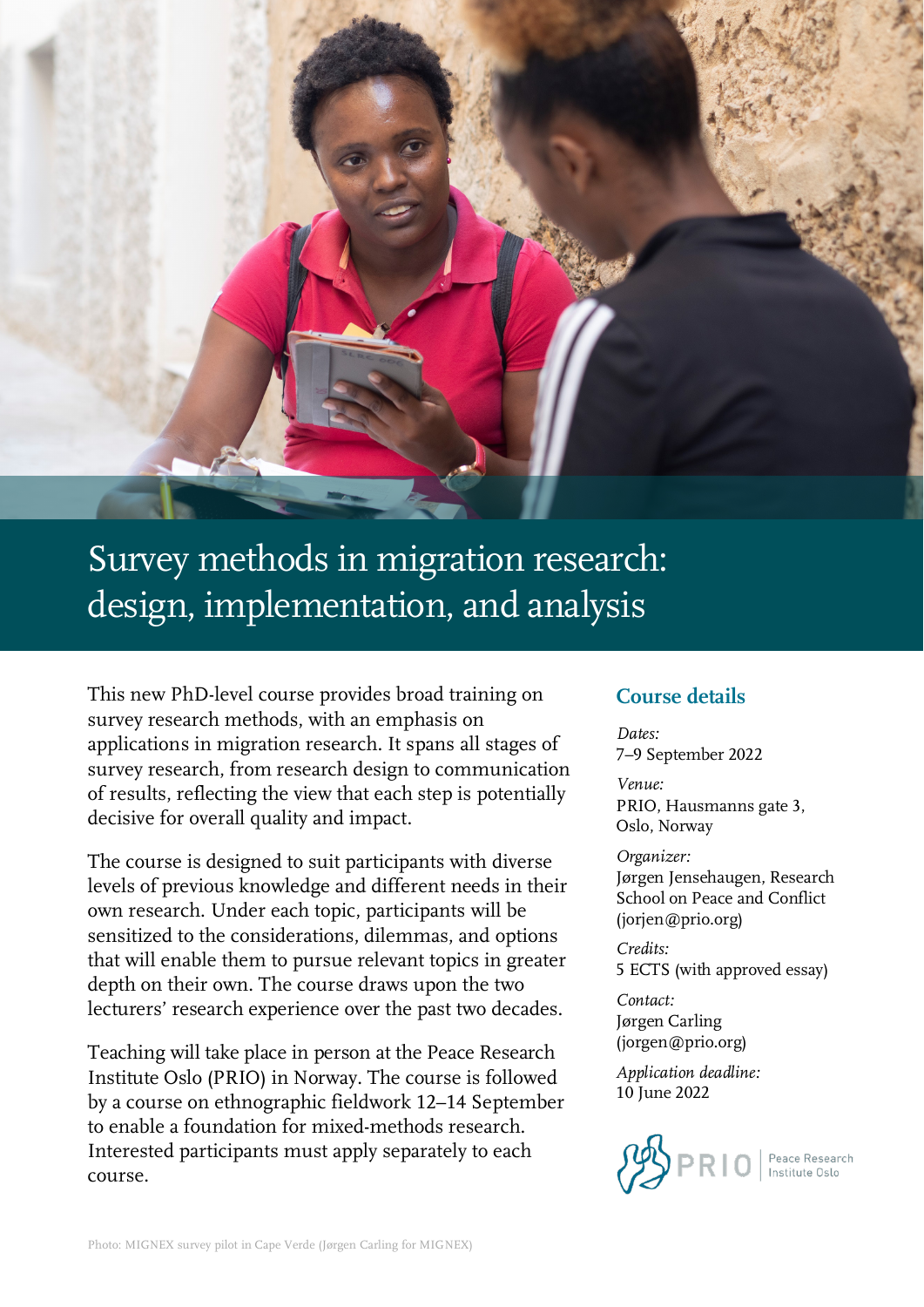# **Lecturers**

**[Jørgen Carling](https://prio.org/people/5122)** is Research Professor at the Peace Research Institute Oslo (PRIO) and co-director of the PRIO Migration Centre. His research covers global migration, immobility and transnationalism, seeking to explain how migration arises, and how it affects societies, families and individuals. He holds a PhD in Human Geography and combines ethnographic and statistical methods, often in mixed-methods research designs. He currently leads MIGNEX, a large 10 country project on migration and development, as well as the ERC-funded project Future Migration as Present Fact (FUMI).'

**[Jessica Hagen-Zanker](https://odi.org/en/profile/jessica-hagen-zanker/)** is a Senior Research Fellow at ODI, an independent, global development think tank based in London. Her research focuses on migration and development, migration decision-making, the links between migration and social protection, the humanitariandevelopment nexus as well as the analysis of social protection programmes and policies. She leads the survey component of the MIGNEX project. Jessica holds a PhD in Public Policy from Maastricht University and is affiliated with PRIO as a PRIO Global Fellow.

# **Course description**

This course spans all the stages of survey research, with an emphasis on studies of migration, displacement, ethnicity and transnationalism. It is designed to be relevant to PhD candidates who carry out their own surveys as well as to those that work with pre-existing survey data. In addition, the course provides a foundation for planning survey-based migration research after the PhD. The sessions address research design, approaches to sampling, development of survey instruments, technical solutions, management of data collection, quality assurance, data cleaning, analysis, and communication of results. The course also includes a session on combining survey data with ethnographic data in mixed-methods projects. The lecturers draw upon experience from survey research at different scales, from one-person projects to large-scale international research. Under each topic in the course, a key objective is to sensitize participants to the considerations, dilemmas, and options that will enable them to pursue relevant topics in-depth on their own. The course will use examples of data collection with SurveyCTO and analysis with Stata, but familiarity with specific software is not a prerequisite. Participants may benefit from also pursuing courses on the specific statistical analyses they plan to use, either before or after completing this course.

# **Sessions**

## **1. Introduction**

Brief presentation of lecturers, participants and their research. Introduction to the course. Presentation of our approach to ethics as a cross-cutting dimension of research.

## **2. Research design**

What kinds of research questions are best suited for survey research? How should research objectives inform the definition of populations, samples, and units of analysis? What are the options for designing surveys to analyse migration processes? How should your available resources (time and money) shape design choices? How can you plan for a respondent centred survey? What are the key ethical dimensions of survey research design?

## **3. Combining survey research with ethnography**

What should survey researchers know about ethnography and other qualitative methods? How can survey research and ethnography be combined in mixed-methods research designs? At which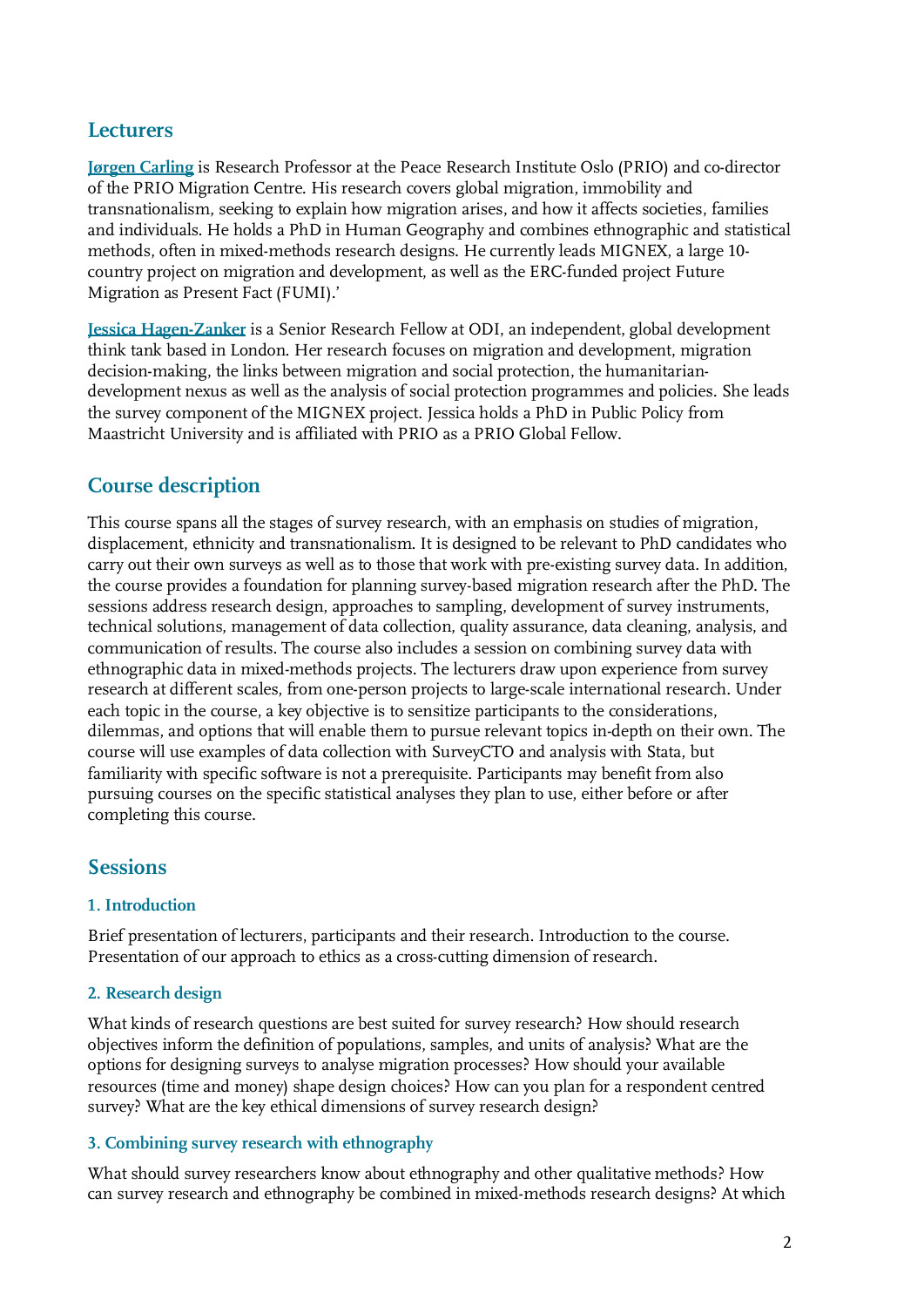stages of the survey research process are connections with ethnography most valuable? What are possibilities for using ethnographic data or methods to strengthen survey research without a comprehensive mixed-methods design?

## **4. Approaches to sampling**

What is important about sampling? What are key choices in defining populations and deciding on sampling levels, sampling frames, sampling methods and sample size? How should sampling procedures incorporate informed consent and other ethics-related concerns? What might be sound approaches to flexibility and adaptation when sampling theory meets real-world complications?

#### **5. Development of survey instruments**

How can the process of developing a high-quality survey instrument be organized? What are the most important aspects of the survey instrument design for ensuring data quality? What is on optimode instrument? How can different types of survey items be used? What are the options for obtaining high-quality data on migration histories, migration aspirations, migrant networks and other migration-related topics? How should survey instruments reflect ethical concerns? How can you design a survey instrument that works across contexts and languages? What are common pitfalls in survey instruments?

### **6. Technical solutions**

How do self-administered and interview-based data collection compare? What are the pros and cons of the most common data collection modes (PAPI, CATI and CAPI)? Which considerations are important in selecting a technical solution, such as a software platform? What are the implications of data protection issues and GDPR for survey data collection?

#### **7. Management of data collection**

How does the institutional setup of survey data collection matter? How can you define and allocate the roles and responsibilities of survey data collection? What is a realistic timeline for developing and implementing a survey? How can the translation process for multi-language surveys be organised and quality-assured? How should ethical concerns be reflected in the management of data collection?

#### **8. Quality assurance**

What is 'quality' in survey research? How are weaknesses in quality at different stages of survey research reflected in the final data and publications? What are the key choices in planning a survey pilot? What is important in enumerator training? How can quality assurance be applied at different levels? Which specific techniques for quality assurance are available?

#### **9. Data management**

How can a data management plan (DMP) be a useful tool and not just a formality? What are the greatest threats to survey data? Where do data protection and research ethics overlap and when is there a tension between the two? Who should have access to the data, at what stage and in which form? How can you ensure anonymity if data is made public?

#### **10. Data cleaning and preparation**

How can you ensure replicability in data cleaning and data preparation (and why is it so important)? What does data cleaning entail at different stages? Which kinds of automated and manual checks can be applied? How should full-text specifications of 'other' responses be treated? How should weights be calculated and applied? How should survey items be transformed to variables for analysis?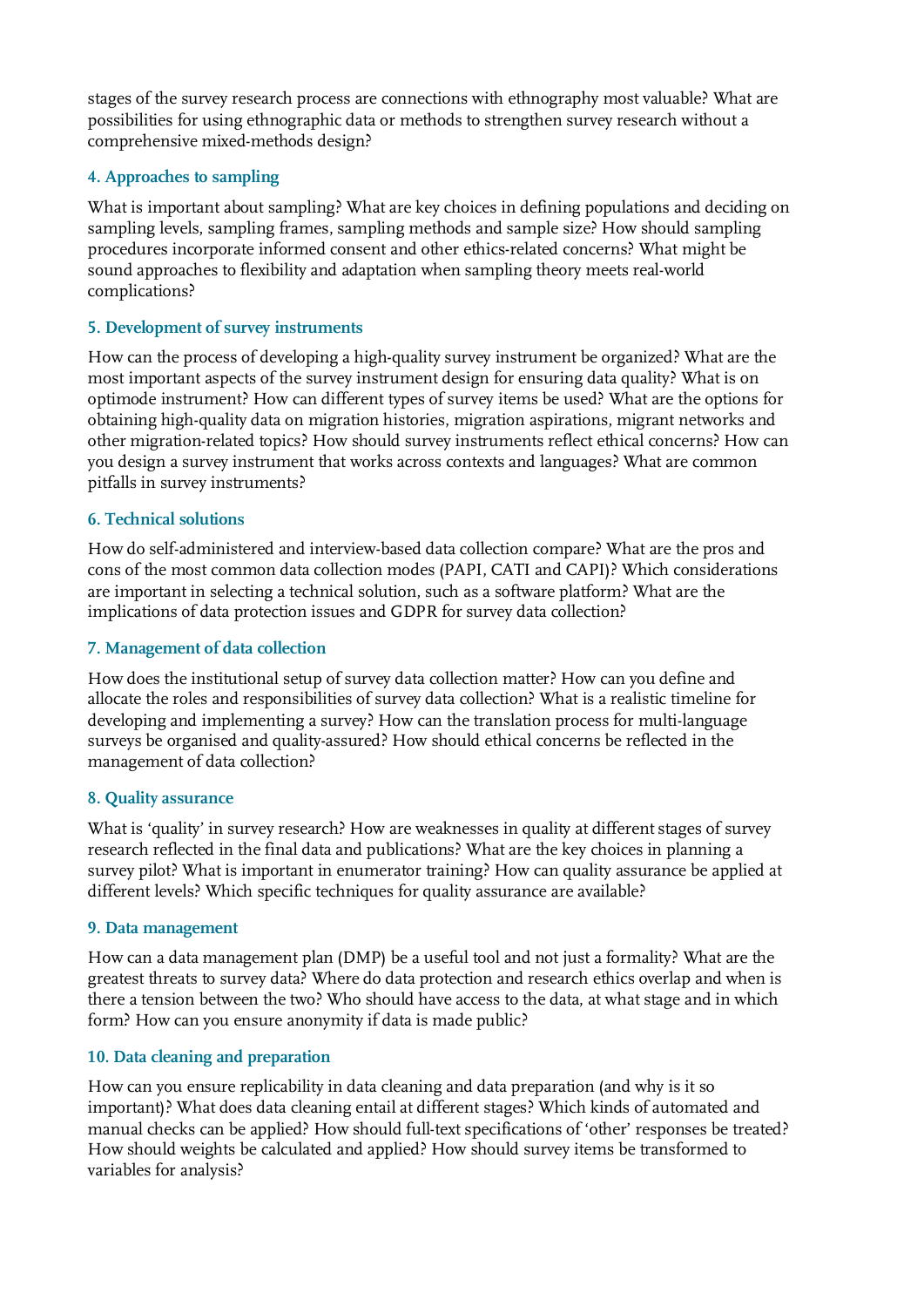## **11. Analysis**

How do you decide on an analytical strategy? What are the challenges related to endogeneity and bias, and how can they be addressed? How should the limitations of survey data inform analyses? How can analyses engage with the spatial and temporal dimensions of migration? How should the details of the survey instrument inform analyses and writing?

### **12. Communication of results**

How can analyses of survey data be used in communication with different audiences? What are the challenges and opportunities for using survey analyses in different publishing formats, including journal articles? What are common weaknesses in publications based on survey data? How can survey results be presented visually? How should results on politically charged issues be presented responsibly?

# **Schedule**

#### **Wednesday 7 September**

| 08:30-09:30     | 1. Introduction                           |
|-----------------|-------------------------------------------|
| 09:30-11:45     | 2. Research design                        |
| $11:45 - 12:45$ | Lunch                                     |
| $12:45 - 13:45$ | 3. Combining survey and ethnographic data |
| $13:45 - 16:00$ | 4. Approaches to sampling                 |
| $16:00 - 16:30$ | 5. Development of survey instruments      |
| 19:00           | Dinner                                    |

#### **Thursday 8 September**

- 08:30–12:15 5. Development of survey instruments (*continued*)
- *12:15–13:15 Lunch*
- 13:15–14:15 6. Technical solutions
- 14:15–15:15 7. Management of data collection
- 15:30–16:30 8. Quality assurance

#### **Friday 9 March**

| 08:30-10:30     | 9. Data management                 |
|-----------------|------------------------------------|
| 10:30-12:15     | 10. Data cleaning and preparations |
| $12:15 - 13:15$ | Lunch                              |
| 13:15–14:45     | 11. Analysis                       |
| 15:30-16:30     | 12. Communications of results      |
| 16:30-17:00     | 13. Wrap-up                        |

# **Evaluation**

In order to obtain credits for the course, participants must submit a paper of 3000–8000 words related to survey research methodology. (Deadline to be confirmed.) Depending on the nature and current stage of the participant's own research, the paper can be an account of survey methodology already employed, a plan for a survey to be executed, a general discussion of any aspect of survey methodology, or a substantive paper with analysis of survey data.